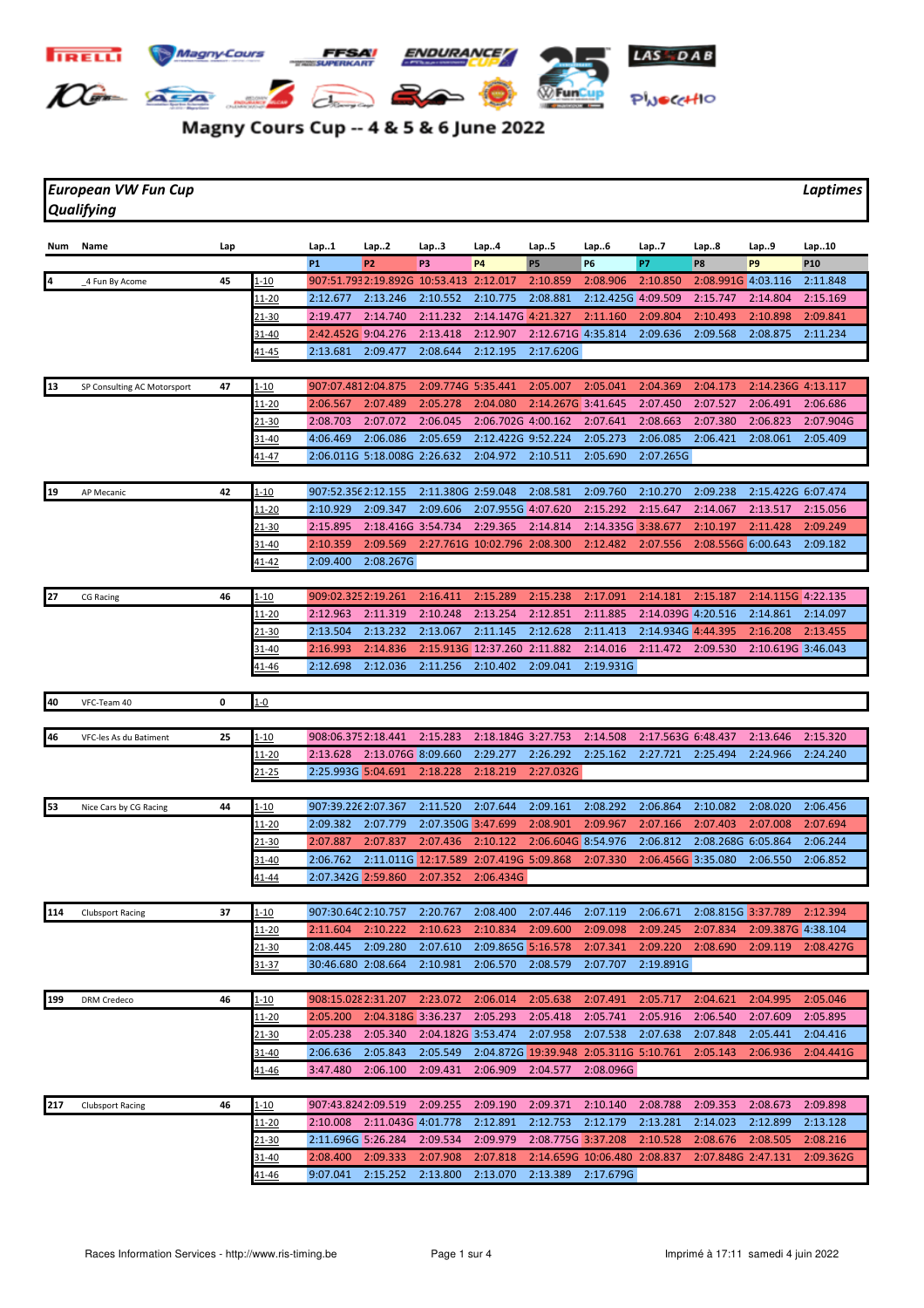| 254 | <b>VFC-DPW Racing</b>          | 43 | 1-10          | 908:01.315 2:20.058          |                              | 2:18.396                               | 2:17.933                     | 2:17.801                     | 2:16.969                     | 2:16.135           | 2:15.644           | 2:15.768           | 2:15.845  |
|-----|--------------------------------|----|---------------|------------------------------|------------------------------|----------------------------------------|------------------------------|------------------------------|------------------------------|--------------------|--------------------|--------------------|-----------|
|     |                                |    | 11-20         | 2:16.224                     | 2:16.165                     | 2:15.155G 3:53.605                     |                              | 2:16.368                     | 2:13.747                     | 2:18.103           | 2:13.407           | 2:12.810           | 2:13.413  |
|     |                                |    | 21-30         | 2:13.539                     | 2:13.849                     | 2:15.805                               | 2:12.944G 3:41.505           |                              | 2:19.246                     | 2:16.910           | 2:15.086           | 2:18.021           | 2:15.192  |
|     |                                |    | 31-40         | 2:16.386                     | 2:16.483                     | 2:15.596                               | 2:15.817                     |                              | 2:20.179G 10:18.435 2:16.912 |                    | 2:16.962           | 2:15.044           | 2:15.094G |
|     |                                |    | <u>41-43</u>  | 6:20.672                     | 2:29.414                     | 2:27.913G                              |                              |                              |                              |                    |                    |                    |           |
|     |                                |    |               |                              |                              |                                        |                              |                              |                              |                    |                    |                    |           |
| 260 | Mc Donalds Racing by Comtoyou  | 48 | <u>1-10</u>   | 907:26.990 2:10.505          |                              | 2:07.947                               | 2:10.300G 2:59.918           |                              | 2:08.270                     | 2:07.276           | 2:08.986           | 2:06.770           | 2:07.320  |
|     |                                |    | <u> 11-20</u> | 2:07.723                     | 2:08.130                     | 2:06.360                               | 2:07.151                     | 2:08.547G 4:23.264           |                              | 2:12.054           | 2:13.194           | 2:15.173           | 2:13.195  |
|     |                                |    |               |                              |                              |                                        |                              |                              |                              |                    |                    |                    |           |
|     |                                |    | 21-30         | 2:13.699                     | 2:11.467                     | 2:12.586                               | 2:10.826                     | 2:12.015                     | 2:12.182                     | 2:10.819           | 2:10.728           | 2:12.378           | 2:12.068  |
|     |                                |    | 31-40         | 2:10.114                     |                              | 2:10.895G 5:17.890G 6:08.012G 9:11.291 |                              |                              | 2:07.251                     | 2:08.611           | 2:08.840G 3:45.997 |                    | 2:07.169  |
|     |                                |    | 41-48         | 2:13.078                     | 2:07.179                     | 2:07.168                               | 2:07.469                     | 2:07.160                     | 2:06.995                     | 2:06.564           | 2:19.253G          |                    |           |
|     |                                |    |               |                              |                              |                                        |                              |                              |                              |                    |                    |                    |           |
| 278 | Acome Racing by AP             | 36 | $1 - 10$      | 907:38.2822:06.638           |                              | 2:13.169G 6:32.156                     |                              | 2:11.123                     | 2:09.538                     | 2:06.603           | 2:08.181G 5:15.899 |                    | 2:08.003  |
|     |                                |    | 11-20         | 2:18.762                     |                              | 2:09.685G 13:58.643 2:07.319           |                              | 2:07.722                     | 2:06.529G 7:10.246           |                    | 2:06.094           | 2:12.226G 7:16.688 |           |
|     |                                |    | 21-30         | 2:07.053                     | 2:06.622                     |                                        | 2:08.207G 13:46.109 2:08.742 |                              | 2:14.435                     | 2:08.758           | 2:07.669           | 2:15.384G 6:12.955 |           |
|     |                                |    | 31-36         | 2:06.462                     | 2:12.200                     | 2:06.646                               | 2:06.702                     | 2:05.860                     | 2:22.173G                    |                    |                    |                    |           |
|     |                                |    |               |                              |                              |                                        |                              |                              |                              |                    |                    |                    |           |
| 280 | Socardenne Milo                | 38 | $1 - 10$      | 907:28.2322:11.802           |                              | 2:05.636                               | 2:16.457                     | 2:04.763                     | 2:08.340G 7:52.936           |                    | 2:46.964           | 2:04.807           | 2:04.489G |
|     |                                |    | $11 - 20$     | 5:12.014G 4:24.548G 4:40.380 |                              |                                        | 2:08.212                     | 2:07.106                     | 2:05.866G 6:41.698           |                    | 2:05.599           | 2:06.452G 5:00.921 |           |
|     |                                |    | $21 - 30$     | 2:05.631                     | 2:05.740G 5:53.101           |                                        | 2:05.890                     | 2:04.009G                    | 4:46.330G 9:27.474           |                    | 2:05.712           | 2:03.820           | 2:03.732G |
|     |                                |    | 31-38         | 3:47.177                     | 2:05.582                     | 2:06.150                               | 2:05.227                     | 2:05.060                     | 2:05.431                     | 2:04.366           | 2:08.415G          |                    |           |
|     |                                |    |               |                              |                              |                                        |                              |                              |                              |                    |                    |                    |           |
| 283 | Allure Team                    | 28 | $1 - 10$      | 907:26.660 2:11.098          |                              | 2:08.530                               | 2:08.932                     | 2:08.300                     | 2:14.337G 4:19.546           |                    | 2:16.666           | 2:11.945           | 2:13.988  |
|     |                                |    | 11-20         | 2:15.415                     | 2:14.226                     | 2:13.827                               | 2:14.063                     | 2:16.331G 6:31.187           |                              | 2:12.296           | 2:12.050           | 2:12.526           | 2:10.851  |
|     |                                |    | 21-28         | 2:11.797                     | 2:10.114                     | 2:11.885                               | 2:09.325                     | 2:19.803                     | 2:20.881G 4:21.245           |                    | 2:20.124           |                    |           |
|     |                                |    |               |                              |                              |                                        |                              |                              |                              |                    |                    |                    |           |
| 284 | Standwork by AC Motorsport     | 45 | $1 - 10$      | 907:32.1512:11.659           |                              | 2:11.539                               | 2:11.459                     | 2:10.127G 3:20.198           |                              | 2:10.284           | 2:08.787           | 2:10.955           | 2:10.457  |
|     |                                |    | <u> 11-20</u> | 2:09.539                     | 2:10.050                     | 2:10.325G 3:51.739                     |                              | 2:12.374                     | 2:12.782                     | 2:11.888           | 2:11.874           | 2:13.964           | 2:12.327  |
|     |                                |    | 21-30         | 2:12.802                     | 2:12.115                     | 2:12.966G 7:48.887                     |                              | 2:11.263                     | 2:10.769                     | 2:14.424G 3:39.292 |                    | 2:08.984           | 2:09.246  |
|     |                                |    |               |                              |                              |                                        |                              |                              |                              |                    |                    |                    |           |
|     |                                |    | $31 - 40$     | 2:09.073                     | 2:09.465                     |                                        | 2:09.486G 10:35.785          | 2:09.583                     | 2:08.485G 5:23.877           |                    | 2:11.671           | 2:10.635           | 2:11.602G |
|     |                                |    | <u>41-45</u>  | 3:44.559                     | 2:11.657                     | 2:13.631                               | 2:15.430                     | 2:12.777                     |                              |                    |                    |                    |           |
|     |                                |    |               |                              |                              |                                        |                              |                              |                              |                    |                    |                    |           |
| 290 | Herock By Comtoyou Racing      | 48 | l-10          | 907:30.195 2:12.548          |                              | 2:08.709                               | 2:07.236                     | 2:07.265                     | 2:07.119                     | 2:05.788           | 2:15.913           | 2:08.005           | 2:04.921  |
|     |                                |    | <u> 11-20</u> | 2:06.570G 6:07.674           |                              | 2:11.726                               | 2:10.678                     | 2:09.341                     | 2:09.313                     | 2:07.663           | 2:08.264           | 2:08.562           | 2:08.718  |
|     |                                |    | 21-30         | 2:08.148                     | 2:09.700                     | 2:07.445G 3:23.595                     |                              | 2:08.115                     | 2:08.522                     | 2:08.121           | 2:07.713           | 2:06.705           | 2:10.071  |
|     |                                |    | 31-40         | 2:20.817                     | 2:07.816                     | 2:08.126G 3:49.917                     |                              |                              | 2:12.730G 13:36.263          | 2:05.736           | 2:05.578           | 2:05.650           | 2:04.705  |
|     |                                |    | 41-48         | 2:06.330G 4:19.262           |                              | 2:11.729                               | 2:08.314                     | 2:09.550                     | 2:08.642                     | 2:05.156           | 2:16.961G          |                    |           |
|     |                                |    |               |                              |                              |                                        |                              |                              |                              |                    |                    |                    |           |
| 291 | PVT With Allure                | 46 | <u>1-10</u>   |                              | 908:35.5742:11.502G 3:33.891 |                                        | 2:07.481                     | 2:06.914                     | 2:06.439                     | 2:21.868           | 2:05.696           | 2:10.699           | 2:22.512  |
|     |                                |    | $11 - 20$     |                              | 2:06.487 2:05.967G 5:41.098  |                                        | 2:16.102                     | 2:12.590                     | 2:12.510                     | 2:13.099           | 2:12.638           | 2:10.329           | 2:12.437  |
|     |                                |    | 21-30         | 2:09.748                     | 2:11.338                     | 2:10.143G 4:50.542                     |                              | 2:07.984                     | 2:07.893                     | 2:10.322           | 2:10.603           | 2:10.363G 4:08.342 |           |
|     |                                |    | 31-40         | 2:08.134                     | 2:07.575                     |                                        | 2:14.585G 10:51.752 2:12.565 |                              | 2:09.558                     | 2:10.356           | 2:10.038           | 2:09.640           | 2:09.602G |
|     |                                |    | 41-46         | 4:22.739                     | 2:05.896                     | 2:06.169                               | 2:07.564                     | 2:15.831                     | 2:08.010                     |                    |                    |                    |           |
|     |                                |    |               |                              |                              |                                        |                              |                              |                              |                    |                    |                    |           |
| 315 | Fun 4 Racers By Comtoyou       | 48 | 1-10          | 907:36.3242:12.203           |                              | 2:12.244G 3:08.933                     |                              | 2:10.661                     | 2:10.420G 3:04.923           |                    | 2:08.915           | 2:08.913           | 2:10.170  |
|     |                                |    | 11-20         | 2:09.498                     | 2:10.029                     | 2:16.621                               |                              | 2:11.213G 3:35.296G 3:52.040 |                              | 2:11.574           | 2:11.166           | 2:12.200           | 2:11.484  |
|     |                                |    | 21-30         | 2:11.511                     | 2:12.849                     | 2:09.124                               | 2:10.538 2:10.343            |                              | 2:10.123                     | 2:10.672           | 2:09.101G 3:37.345 |                    | 2:09.867  |
|     |                                |    | 31-40         | 2:09.330                     | 2:09.802                     | 2:09.587                               |                              | 2:08.648G 12:49.578 2:11.132 |                              | 2:10.079G 2:44.983 |                    | 2:10.712           | 2:10.065  |
|     |                                |    | 41-48         | 2:10.067G 3:22.654           |                              | 2:11.221                               | 2:09.063                     | 2:11.149                     | 2:09.519                     | 2:08.539           | 2:11.565G          |                    |           |
|     |                                |    |               |                              |                              |                                        |                              |                              |                              |                    |                    |                    |           |
| 316 | <b>Currus Racing</b>           | 47 | <u> 1-10</u>  | 907:32.500 2:13.497          |                              | 2:14.134                               | 2:12.428                     | 2:12.246                     | 2:13.354G 4:00.758           |                    | 2:14.084           | 2:09.545           | 2:12.067  |
|     |                                |    | <u> 11-20</u> | 2:10.881                     | 2:12.478G 4:17.223           |                                        | 2:15.426                     | 2:15.661                     | 2:16.491                     | 2:24.453           | 2:14.886G 3:48.772 |                    | 2:12.313  |
|     |                                |    | 21-30         | 2:11.350                     | 2:12.602                     | 2:12.009                               | 2:09.045G 3:44.528           |                              | 2:11.117                     | 2:12.297           | 2:12.670           | 2:10.759           | 2:10.342  |
|     |                                |    | 31-40         | 2:11.827G 3:35.473           |                              | 2:11.392                               | 2:38.742G 8:35.841           |                              | 2:10.153                     | 2:09.208           | 2:07.447G 4:12.767 |                    | 2:12.638  |
|     |                                |    | 41-47         | 2:11.625                     | 2:14.695G 4:02.132           |                                        | 2:10.092                     | 2:10.121                     | 2:09.868                     | 2:19.619G          |                    |                    |           |
|     |                                |    |               |                              |                              |                                        |                              |                              |                              |                    |                    |                    |           |
| 355 | Publincentive by Leader Racing | 47 | <u>1-10</u>   | 907:26.496 2:15.363          |                              | 2:11.476                               | 2:11.334G 4:04.514           |                              | 2:16.822                     | 2:16.232           | 2:13.322           | 2:12.119           | 2:12.947  |
|     |                                |    | 11-20         | 2:12.800G 4:12.559           |                              |                                        | 2:12.653                     | 2:13.849                     | 2:16.164                     | 2:11.881           | 2:12.375           | 2:12.662           | 2:13.013  |
|     |                                |    |               |                              |                              | 2:13.363                               |                              |                              |                              |                    |                    |                    |           |
|     |                                |    | <u>21-30</u>  | 2:11.603                     | 2:12.168                     | 2:12.399                               | 2:11.565                     | 2:13.308G 4:31.909           |                              | 2:16.039           | 2:15.398           | 2:13.648           | 2:12.479  |
|     |                                |    | 31-40         | 2:12.748                     | 2:13.009                     | 2:13.090                               | 2:12.354                     | 2:45.091G 9:24.158           |                              | 2:11.885           | 2:11.661           | 2:25.206G 5:26.546 |           |
|     |                                |    | <u>41-47</u>  | 2:13.340                     | 2:13.321                     | 2:12.469                               | 2:12.763                     | 2:14.983                     | 2:15.813                     | 2:13.388           |                    |                    |           |
|     |                                |    |               |                              |                              |                                        |                              |                              |                              |                    |                    |                    |           |
| 356 | Drive4Fun by Milo              | 48 | $1 - 10$      | 907:29.0272:11.841           |                              | 2:08.072                               | 2:08.748                     | 2:08.699                     | 2:09.133                     | 2:09.285           | 2:12.766G 4:58.586 |                    | 2:19.693  |
|     |                                |    | <u> 11-20</u> | 2:18.306                     | 2:17.301                     | 2:16.564                               | 2:47.471                     | 2:17.821                     | 2:34.245                     | 2:17.991           | 2:14.965           | 2:14.571           | 2:16.294G |
|     |                                |    | <u>21-30</u>  | 5:37.511                     | 2:14.443                     | 2:12.565                               | 2:13.361                     | 2:14.876                     | 2:12.044                     | 2:11.749           | 2:12.949           | 2:11.799           | 2:12.488  |
|     |                                |    | 31-40         | 2:11.643                     | 2:11.220                     | 2:10.403                               |                              | 2:17.754G 10:23.601 2:11.722 |                              | 2:12.077           | 2:12.026           | 2:11.981           | 2:12.833  |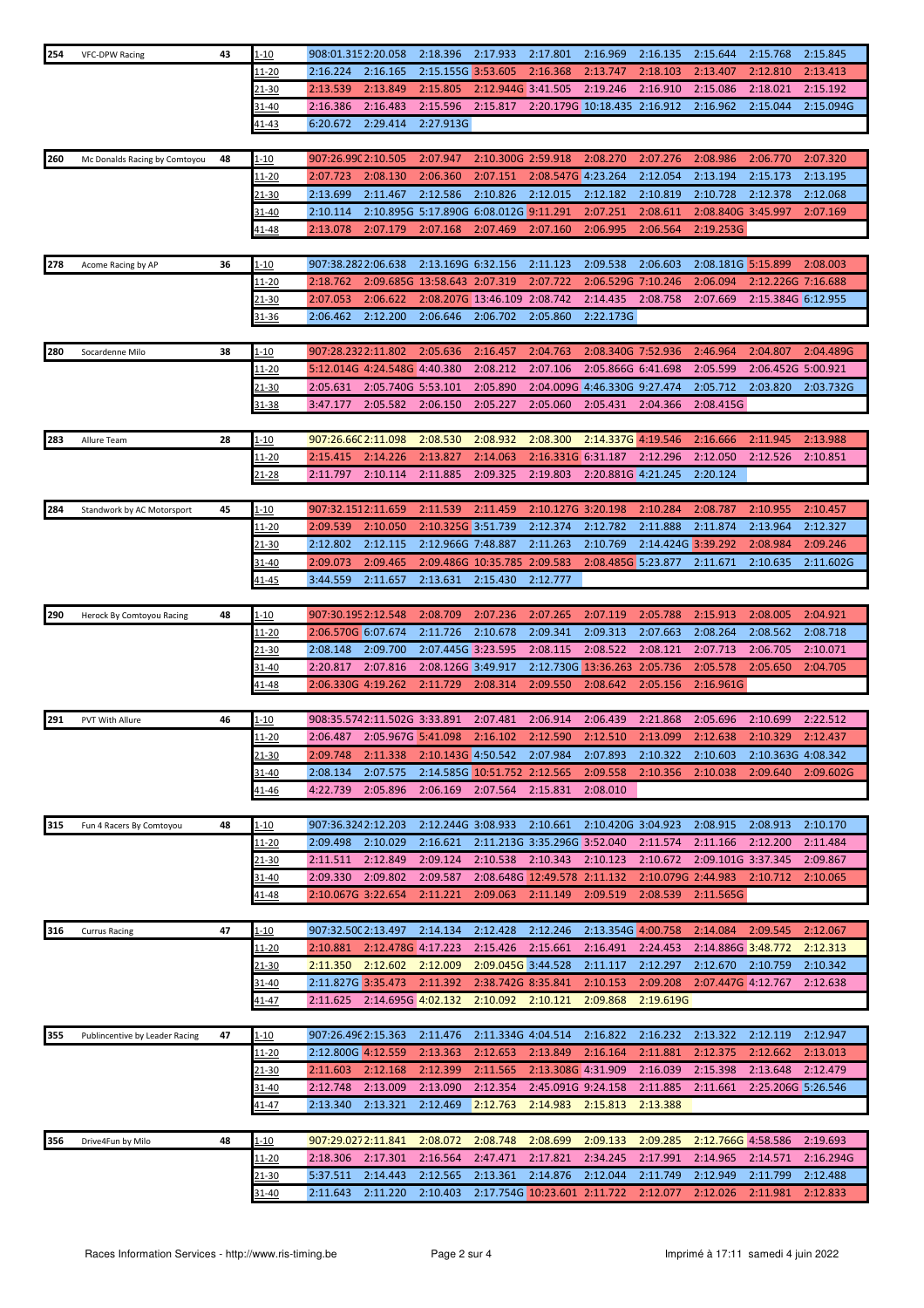|     |                                |    | 41-48                         | 2:12.224                        | 2:11.167                                 |                    | 2:11.913 2:13.027            | 2:13.861                       | 2:11.179                        | 2:10.888                       | 2:10.306             |                                                  |                      |
|-----|--------------------------------|----|-------------------------------|---------------------------------|------------------------------------------|--------------------|------------------------------|--------------------------------|---------------------------------|--------------------------------|----------------------|--------------------------------------------------|----------------------|
|     |                                |    |                               |                                 |                                          |                    |                              |                                |                                 |                                |                      |                                                  |                      |
| 365 | Carpass LRE By DRM             | 48 | 1-10                          | 907:56.719 2:27.560             |                                          | 2:28.764           | 2:07.485                     | 2:06.805                       | 2:06.796                        | 2:06.765                       | 2:06.375             | 2:25.137G 4:30.198                               |                      |
|     |                                |    | 11-20                         | 2:13.588                        | 2:12.184                                 | 2:14.038G 3:45.763 |                              | 2:09.622                       | 2:09.329                        | 2:09.717                       | 2:10.723             | 2:09.862                                         | 2:08.319             |
|     |                                |    | 21-30<br>31-40                | 2:09.149<br>2:10.058            | 2:09.947G 3:37.829<br>2:08.912           | 2:08.959           | 2:16.049<br>2:08.592         | 2:10.630                       | 2:08.987<br>2:19.206G 11:01.131 | 2:09.220<br>2:12.711           | 2:09.007<br>2:11.579 | 2:08.400<br>2:18.406                             | 2:08.630<br>2:11.056 |
|     |                                |    | <u>41-48</u>                  | 2:11.139                        | 2:10.597                                 | 2:16.182G 4:31.420 |                              | 2:12.437                       | 2:12.935                        | 2:11.208                       | 2:21.902G            |                                                  |                      |
|     |                                |    |                               |                                 |                                          |                    |                              |                                |                                 |                                |                      |                                                  |                      |
| 377 | Mazuin Sport (437)             | 40 | 1-10                          | 907:44.9872:07.134              |                                          | 2:08.242           | 2:08.911                     | 2:06.989                       | 2:06.364                        | 2:06.793                       | 2:09.755G 5:24.035   |                                                  | 2:06.595             |
|     |                                |    | 11-20                         | 2:07.146                        | 2:10.481                                 | 2:09.309           | 2:23.102                     | 2:06.270G 6:29.705             |                                 | 2:05.884G 5:43.202             |                      | 2:05.617                                         | 2:05.771             |
|     |                                |    | 21-30                         | 2:05.132                        | 2:05.731G 8:10.272                       |                    | 2:05.619                     | 2:12.714                       | 2:10.719                        | 2:04.907                       |                      | 2:08.637G 15:21.624                              | 2:06.092             |
|     |                                |    | 31-40                         | 2:05.714                        | 2:06.491                                 | 2:05.774           | 2:05.625G 7:32.317           |                                | 2:06.222                        | 2:09.099                       | 2:08.855             | 2:05.244                                         | 2:07.420G            |
|     |                                |    | 41-40                         |                                 |                                          |                    |                              |                                |                                 |                                |                      |                                                  |                      |
|     |                                |    |                               |                                 |                                          |                    |                              |                                |                                 |                                |                      |                                                  |                      |
| 399 | <b>DRM Materne</b>             | 47 | 1-10                          | 907:43.0422:09.837              |                                          | 2:07.851           | 2:07.030                     | 2:06.156                       | 2:07.119                        | 2:05.984                       | 2:09.001             | 2:35.151                                         | 2:06.290G            |
|     |                                |    | 11-20                         | 4:36.100                        | 2:08.571                                 | 2:07.135           | 2:06.950                     | 2:06.976                       | 2:06.487                        | 2:06.574                       | 2:07.211             | 2:07.132                                         | 2:06.546G            |
|     |                                |    | <u>21-30</u>                  | 4:11.698                        | 2:08.513                                 | 2:08.548           | 2:08.469                     | 2:08.789                       | 2:08.142                        | 2:07.624                       | 2:08.939             | 2:07.820                                         | 2:07.309             |
|     |                                |    | 31-40                         | 2:07.518                        | 2:07.248                                 | 2:11.198G 5:02.970 |                              |                                | 2:08.413G 15:05.142 2:06.259    |                                | 2:06.430             | 2:07.035                                         | 2:07.990G            |
|     |                                |    | <u>41-47</u>                  | 3:49.926                        | 2:07.809                                 | 2:06.400           | 2:06.299                     | 2:06.433                       | 2:05.275                        | 2:11.857G                      |                      |                                                  |                      |
|     |                                |    |                               | 907:31.435 2:08.984             |                                          | 2:06.077           |                              | 2:07.130                       | 2:06.522G 3:35.405              |                                | 2:05.854             |                                                  | 2:06.005             |
| 415 | <b>Clubsport Racing</b>        | 48 | 1-10<br>11-20                 | 2:05.745G 3:45.467              |                                          | 2:08.894           | 2:06.314<br>2:09.395         | 2:08.933                       | 2:08.262                        | 2:08.590                       | 2:09.417             | 2:06.279<br>2:07.361                             | 2:08.033             |
|     |                                |    | 21-30                         | 2:06.351G 3:31.958              |                                          | 2:06.735           | 2:06.000                     | 2:06.902                       | 2:05.913                        | 2:05.862                       | 2:07.788G 3:46.078   |                                                  | 2:08.603             |
|     |                                |    | 31-40                         | 2:07.418                        | 2:07.010                                 | 2:08.044           | 2:07.160                     | 2:07.936                       |                                 | 2:07.842G 14:16.395            | 2:06.800             | 2:06.721                                         | 2:06.015             |
|     |                                |    | 41-48                         | 2:12.028G 3:28.437              |                                          | 2:06.875           | 2:09.673                     | 2:06.682                       | 2:07.566                        | 2:05.462                       | 2:06.110             |                                                  |                      |
|     |                                |    |                               |                                 |                                          |                    |                              |                                |                                 |                                |                      |                                                  |                      |
| 426 | AP By Acome                    | 49 | $1 - 10$                      | 907:37.108 2:07.081             |                                          | 2:07.624           | 2:06.325                     | 2:06.860                       | 2:06.308                        | 2:12.243G 6:26.724             |                      | 2:06.327                                         | 2:06.484             |
|     |                                |    | <u> 11-20</u>                 | 2:10.094                        | 2:13.659G 4:14.252                       |                    | 2:09.497                     | 2:09.404                       | 2:09.799                        | 2:08.311                       | 2:09.995             | 2:08.325                                         | 2:07.770             |
|     |                                |    | 21-30                         | 2:10.363G 4:58.502              |                                          | 2:06.387           | 2:06.478                     | 2:05.843                       | 2:05.606                        | 2:05.890                       | 2:06.000             | 2:05.671                                         | 2:05.376             |
|     |                                |    | 31-40                         | 2:07.155G 3:31.755              |                                          | 2:07.976           | 2:16.812G 9:14.454           |                                | 2:06.511                        | 2:06.258                       | 2:06.935             | 2:06.067                                         | 2:05.195G            |
|     |                                |    | <u>41-49</u>                  | 3:22.585                        | 2:08.215                                 | 2:07.151           | 2:05.538                     | 2:08.511                       | 2:07.066                        | 2:09.301                       | 2:06.849             | 2:09.496G                                        |                      |
|     |                                |    |                               |                                 |                                          |                    |                              |                                |                                 |                                |                      |                                                  |                      |
| 463 | M3M                            | 46 | $1 - 10$                      | 907:48.440 2:08.773             |                                          | 2:09.076G 3:41.101 |                              | 2:07.773                       | 2:08.263                        | 2:07.638                       | 2:07.259G 7:37.765   |                                                  | 2:12.477             |
|     |                                |    | 11-20                         | 2:12.274                        | 2:13.111                                 | 2:20.243           | 2:14.053G 3:42.491           |                                | 2:12.058                        | 2:14.622                       | 2:14.017             | 2:12.982                                         | 2:11.770             |
|     |                                |    | 21-30                         | 2:12.631<br>2:12.696            | 2:18.320G 6:13.470<br>2:25.916G 9:20.647 |                    | 2:11.638<br>2:09.838         | 2:10.807<br>2:08.406           | 2:12.687<br>2:08.527            | 2:10.454<br>2:08.357G 3:53.858 | 2:17.683             | 2:09.330<br>2:07.331                             | 2:10.182<br>2:08.774 |
|     |                                |    | 31-40<br>41-46                | 2:07.975                        | 2:08.009                                 | 2:10.791           | 2:10.159                     | 2:07.368                       | 2:20.967G                       |                                |                      |                                                  |                      |
|     |                                |    |                               |                                 |                                          |                    |                              |                                |                                 |                                |                      |                                                  |                      |
| 465 | Compact Machinery by Leader(28 | 45 | <u>1-10</u>                   | 907:50.2022:05.537              |                                          | 2:10.438           | 2:11.159                     | 2:05.712                       | 2:05.039                        | 2:06.153G 4:09.190             |                      | 2:07.250                                         | 2:07.863G            |
|     |                                |    | $11 - 20$                     | 4:35.691                        | 2:07.801                                 | 2:07.354           | 2:07.598                     | 2:08.742                       | 2:07.420                        | 2:07.054                       | 2:06.685G 4:09.831   |                                                  | 2:08.434             |
|     |                                |    | 21-30                         | 2:07.941                        | 2:08.137                                 | 2:15.233 2:07.324  |                              | 2:07.462                       | 2:07.342                        | 2:06.782G 6:46.830             |                      | 2:08.963                                         | 2:08.343             |
|     |                                |    | 31-40                         | 2:08.853                        | 2:07.149                                 |                    | 2:07.199G 15:49.442 2:04.834 |                                | 2:09.081                        | 2:05.097                       | 2:07.542             | 2:04.565                                         | 2:07.395G            |
|     |                                |    | 41-45                         | 4:48.826                        | 2:07.207                                 | 2:06.527           | 2:07.693                     | 2:09.260G                      |                                 |                                |                      |                                                  |                      |
|     |                                |    |                               |                                 |                                          |                    |                              |                                |                                 |                                |                      |                                                  |                      |
| 469 | Allure Team                    | 51 | <u>1-10</u>                   | 907:29.929 2:11.378             |                                          | 2:09.387           | 2:08.674                     | 2:09.314                       | 2:08.525                        | 2:09.073                       | 2:17.070             | 2:09.038                                         | 2:07.852             |
|     |                                |    | 11-20                         | 2:07.591                        | 2:07.980                                 | 2:07.799           | 2:08.093G 3:26.003           |                                | 2:08.469                        | 2:08.114                       | 2:07.659             | 2:08.640                                         | 2:07.769G            |
|     |                                |    | 21-30                         | 3:34.671                        | 2:13.073                                 | 2:09.844           | 2:10.813                     | 2:11.884                       | 2:09.753                        | 2:10.814                       | 2:10.126             | 2:10.039                                         | 2:08.975             |
|     |                                |    | 31-40                         | 2:09.623                        | 2:08.565G 3:22.991                       |                    | 2:09.798                     | 2:10.334                       | 2:09.415                        | 2:40.766G 8:32.743             |                      | 2:09.302                                         | 2:08.265             |
|     |                                |    | 41-50                         | 2:09.584                        | 2:08.220                                 | 2:07.670G 3:23.808 |                              | 2:07.967                       | 2:07.532                        | 2:07.751                       | 2:08.008             | 2:08.072                                         | 2:08.872             |
|     |                                |    | 51-51                         | 2:07.786G                       |                                          |                    |                              |                                |                                 |                                |                      |                                                  |                      |
| 477 | DRM Autographe                 | 34 | $1 - 10$                      | 907:35.070 2:15.195             |                                          | 2:05.952           | 2:03.747                     | 2:05.431                       | 2:04.160                        | 2:03.758G 8:49.375             |                      | 2:04.529                                         | 2:04.153             |
|     |                                |    | <u> 11-20</u>                 | 2:04.429G 5:19.419              |                                          | 2:04.315           | 2:05.647                     | 2:05.742                       | 2:06.581                        | 2:04.668                       | 2:04.780G 4:24.666   |                                                  | 2:04.121             |
|     |                                |    | 21-30                         | 2:03.878                        | 2:04.430                                 | 2:04.058           | 2:03.588                     | 2:03.488                       |                                 | 2:03.821G 31:33.016(3:30.618   |                      | 2:03.392                                         | 2:04.535             |
|     |                                |    | 31-34                         | 2:04.150                        | 2:03.496                                 | 2:03.983           | 2:03.030G                    |                                |                                 |                                |                      |                                                  |                      |
|     |                                |    |                               |                                 |                                          |                    |                              |                                |                                 |                                |                      |                                                  |                      |
| 480 | Milo Tourneur                  | 41 | 1-10                          | 907:27.369 2:12.189             |                                          | 2:13.093           | 2:08.644                     | 2:06.652                       | 2:07.105                        | 2:09.306                       |                      | 2:08.872G 12:32.394 2:07.138                     |                      |
|     |                                |    | 11-20                         | 2:05.255                        | 2:07.240                                 | 2:05.832           | 2:05.681                     | 2:05.993                       | 2:05.315                        | 2:06.865                       | 2:04.470G 4:17.445   |                                                  | 2:06.936             |
|     |                                |    | 21-30                         | 2:07.091                        | 2:07.553                                 | 2:07.324           | 2:11.297G 7:20.451           |                                | 2:07.833                        | 2:08.236                       | 2:07.483 2:08.245    |                                                  | 2:06.597G            |
|     |                                |    | 31-40                         | 17:17.552 2:04.693              |                                          | 2:04.639           | 2:07.855                     | 2:03.570G 3:31.172             |                                 | 2:05.750                       | 2:06.464G 3:06.135   |                                                  | 2:06.566             |
|     |                                |    | <u>41-41</u>                  | 2:09.164G                       |                                          |                    |                              |                                |                                 |                                |                      |                                                  |                      |
|     |                                |    |                               |                                 |                                          | 2:07.364           |                              |                                |                                 |                                |                      |                                                  |                      |
| 486 | <b>Mazuin Sport</b>            | 41 | $1 - 10$                      | 907:44.405 2:05.123<br>2:07.041 | 2:06.871                                 | 2:06.089           | 2:04.633<br>2:06.431         | 2:05.816<br>2:08.044G 5:18.155 | 2:04.942                        | 2:04.356G 8:36.822<br>2:09.136 | 2:06.562             | 2:04.847G 4:26.709<br>2:06.897                   |                      |
|     |                                |    | <u> 11-20</u><br><u>21-30</u> | 2:08.580                        | 2:06.224                                 | 2:07.226           | 2:06.441                     | 2:06.552                       |                                 |                                |                      | 2:05.834G 12:35.214 2:07.382G 10:48.363 2:06.165 | 2:07.402             |
|     |                                |    | 31-40                         | 2:07.220                        | 2:06.318                                 | 2:05.729           | 2:05.729G 7:32.501           |                                | 2:07.690                        | 2:08.801                       | 2:07.697             | 2:06.462                                         | 2:05.641             |
|     |                                |    |                               |                                 |                                          |                    |                              |                                |                                 |                                |                      |                                                  |                      |